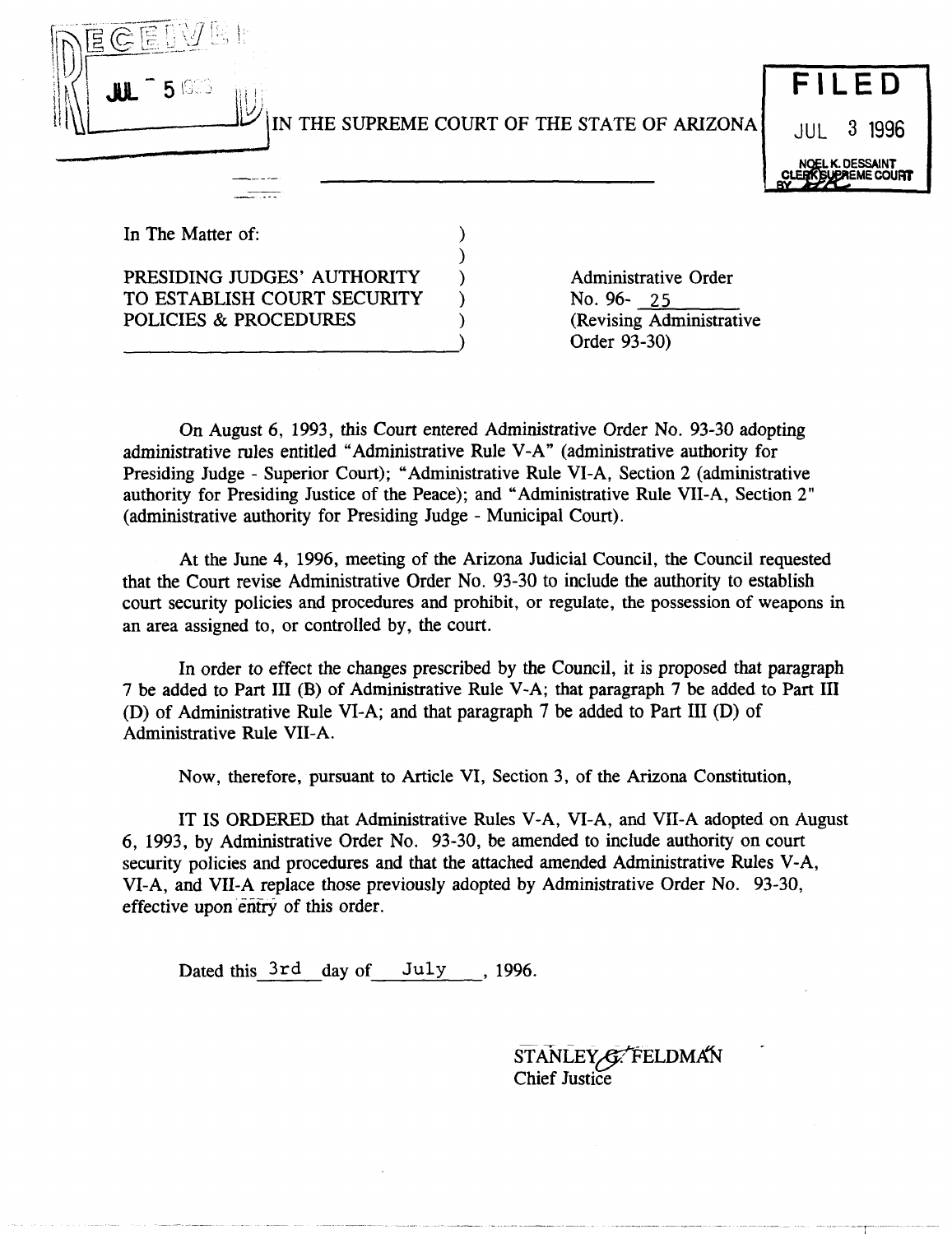## ADMINISTRATIVE RULE V-A (AMENDED)

#### PRESIDING-dUDGE - SUPERIOR COURT.

- I. Appointment In each county with two or more superior court judges, the Supreme Court shall appoint one of such judges presiding judge. The presiding judge shall serve as the presiding judge of the county. Presiding judges may be reappointed.
- II. Term of Office The presiding judge of the superior court in each county shall serve a term of five (5) years. The term of the presiding judge may be extended as determined by the Supreme Court.

<NOTE; The tenns of all presiding judges who have served five (5) years or more will expire December 31, 1993, subject to reappointment under I and II above.>

- III. Duties
	- A. Presiding judges shall be the Chief Judicial Executive Officers of their respective counties and shall exercise administrative supervision over the superior court and judges thereof in their counties; exercise administrative supervision over the clerk of the superior court; give direction to the court administrator; exercise administrative supervision over the justice of the peace courts in their counties; and exercise administrative supervision over the municipal courts in their counties. In counties with an associate presiding judge, and when so designated by the presiding judge, the associate presiding judge shall perform the duties of presiding judge of the superior court.
	- B. Administrative supervision of the superior court shall include authority to:
		- (1) Make regular and special assignments of all superior court judges, except as otherwise provided by Arizona Revised Statutes Section 8- 202(8) and, unless otherwise directed by the Chief Justice and in cooperation with other presiding judges, assign judges within the county to other counties.
		- (2) Exercise general supervision over all superior court personnel, not otherwise exercised by the individual judges.
		- (3) Prescribe the powers and duties of the clerk of the court, in addition to those prescribed by law and the Supreme Court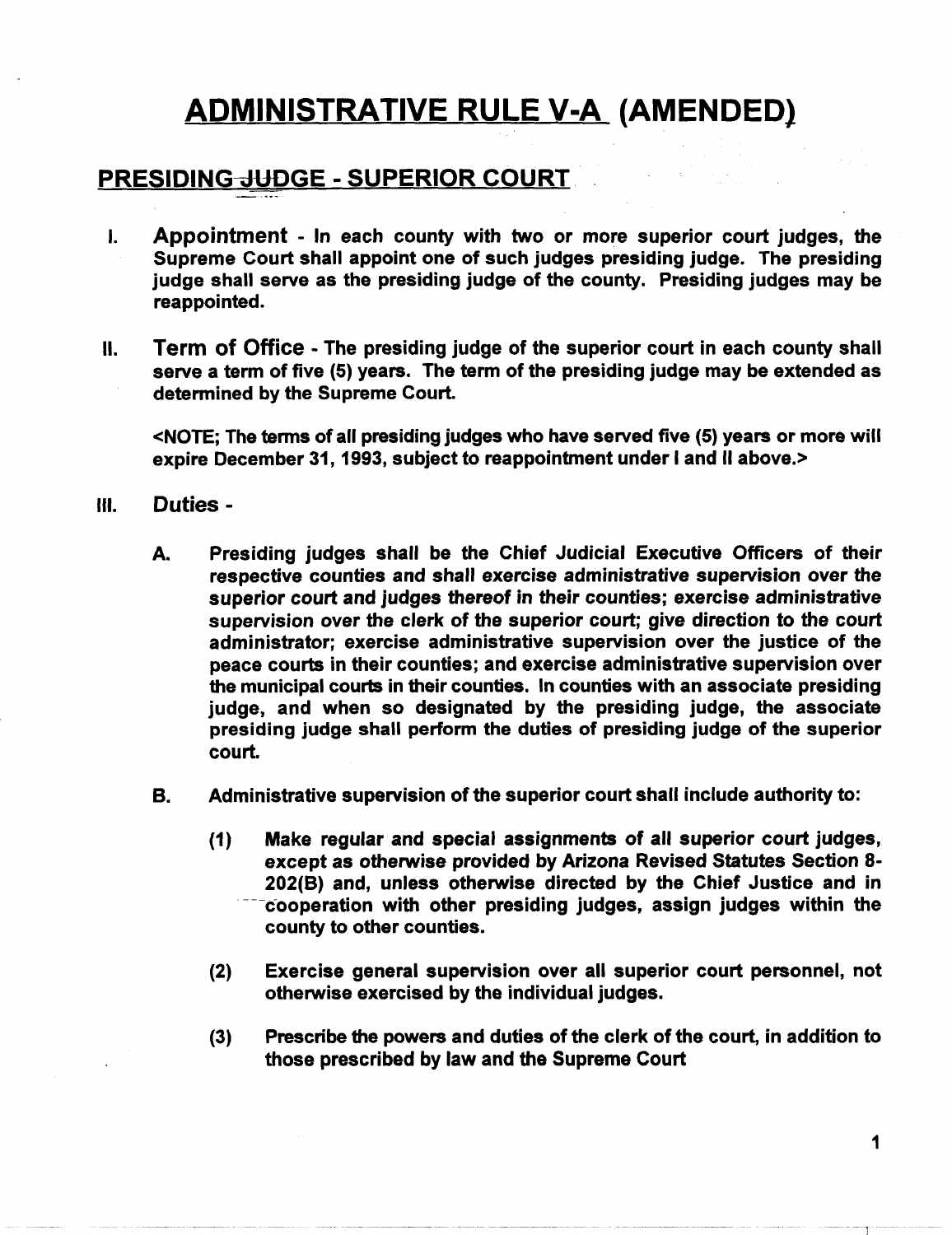(4) Appoint with the approval of the Supreme Court an associate presiding judge to act during the absence or unavailability of the presiding judge or as defined above.

 $\sqrt{1 - x}$  the presiding judges may delegate any and all of their powers to the associate presiding judge.

The associate presiding judge shall serve at the pleasure of the presiding judge and shall exercise and discharge all powers and duties of the presiding judge, except appointing court commissioners or appointing judges permanently to special assignments.

In order to facilitate the business of the court the presiding judges or associate presiding judge may delegate their duties to other judges.

- (5) Promulgate such local rules as a majority of the judges of the county may approve or as the Supreme Court shall direct
- (6) Identify and develop programs that provide alternative methods for the resolution of civil disputes to which actions may be referred pursuant to the authority conferred by Rule 16(g) of the Arizona Rules of Civil Procedure, and promulgate such local rules as a majority of judges of the county may approve establishing and governing such alternative dispute resolution programs.
- (7) Appoint a chief adult probation officer.
- (8) Appoint a law library director.
- (9) Establish court security policies and procedures to provide a safe work environment for judicial employees, litigants and users of the court Court security may include procedures, technology, security personnel or architectural features needed to provide a safe work environment The presiding judge may also prohibit or regulate the possession of weapons or potential weapons in an area assigned to or controlled by the court. $1$
- C. Presiding judges may develop and implement judicial branch personnel systems for the courts in their counties.
- D. Presiding judges shall determine the need for, and approve, the allocation of space and furnishings in the court building; the construction of new court buildings, courtrooms and related physical facilities; and the modification of existing court buildings, courtrooms and related physical facilities. This authority extends, but is not limited to, superior court, clerk of the superior court, adult probation, justice courts and municipal courts.
- E. Presiding judges shall meet on a regular basis with the presiding justices of the peace, presiding judges in the municipal courts, and justice court and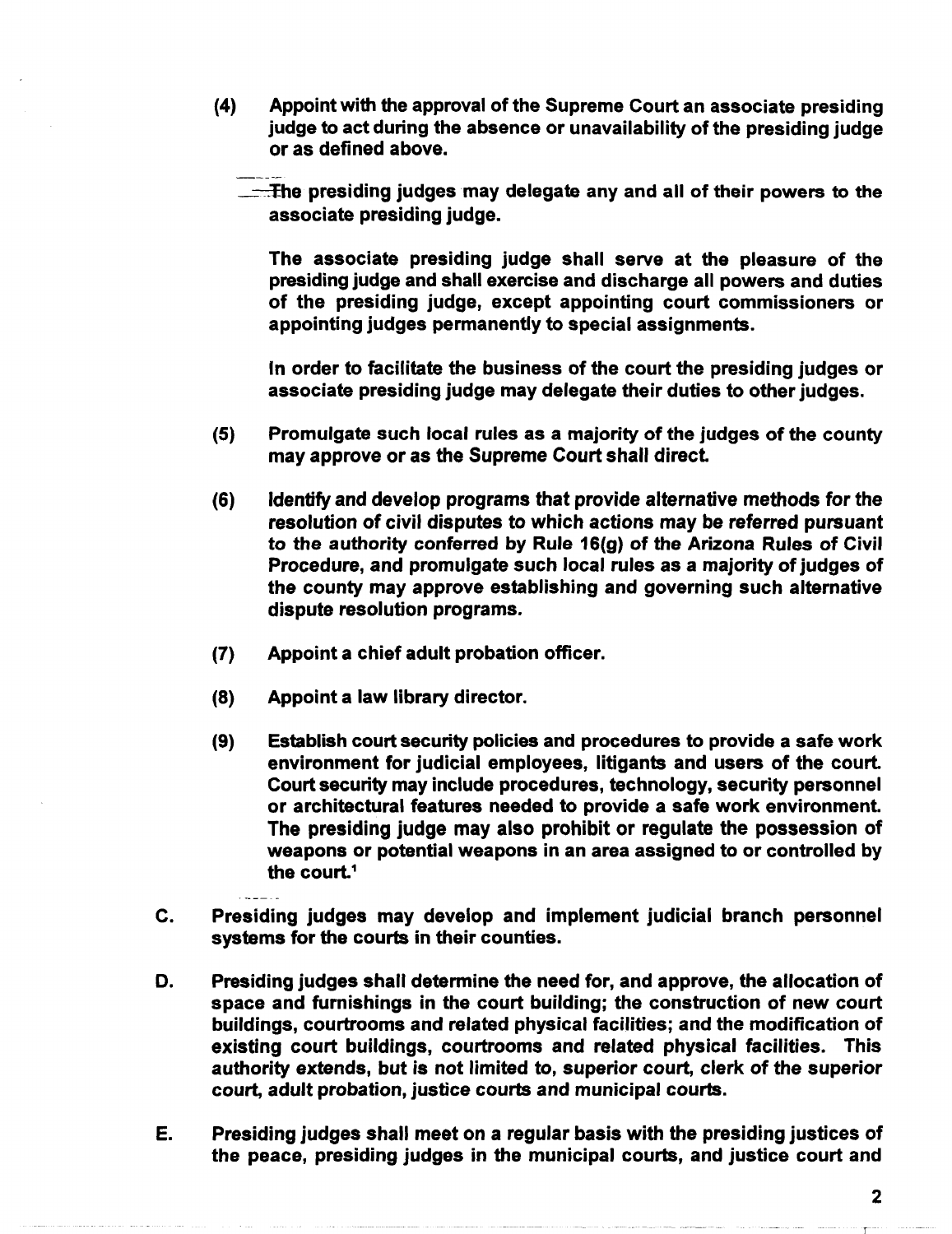municipal court administrators to discuss separation of powers, resources, use of technology and legal, administrative and other relevant issues to ensure proper functions and independence of the courts in the county.

- F. In counties with four or more justices of the peace, a presiding justice of the peace will be chosen by vote of the justices of the peace in the particular county, with the advice and consent of the presiding judge of the county. In case of a tie vote of the justices of the peace, the presiding judge of the county shall make the selection.
- G. Presiding judges may appoint a superior court administrator.
- H. Presiding judges shall submit to the Board of Supervisors a coordinated budget for the superior court, clerk of the superior court, adult probation, juvenile court and justice of the peace courts in their counties.
- I. Presiding judges shall assist the presiding justice of the peace and presiding municipal court judges in coordinating uniform bond schedules.
- J. Presiding judges shall obtain compliance with statistical reporting requirements from superior court, adult probation, juvenile court, justice courts and magistrate courts.
- K. Presiding judges shall coordinate and implement compatible information systems and technology at the local level for all jurisdictions within the county, improve information sharing, and encourage projects which utilize technology to increase accessibility and improve efficiency and court management within their jurisdictions.
- L. Presiding judges shall submit a written report, not less than every 18 months, to the Supreme Court and Arizona Judicial Council concerning plans made and progress achieved toward implementation of Admin Order 91-40, Access to Court Services.
- M. Presiding judges shall approve and coordinate applications for grant funds from all courts in their respective counties.

**Contract** 

- N. Presiding judges shall, yearly, certify compliance, non-compliance and exemptions with Educational Policies and Standards.
- O. Presiding judges shall approve procedures for implementing sexual harassment policies in the courts in their counties.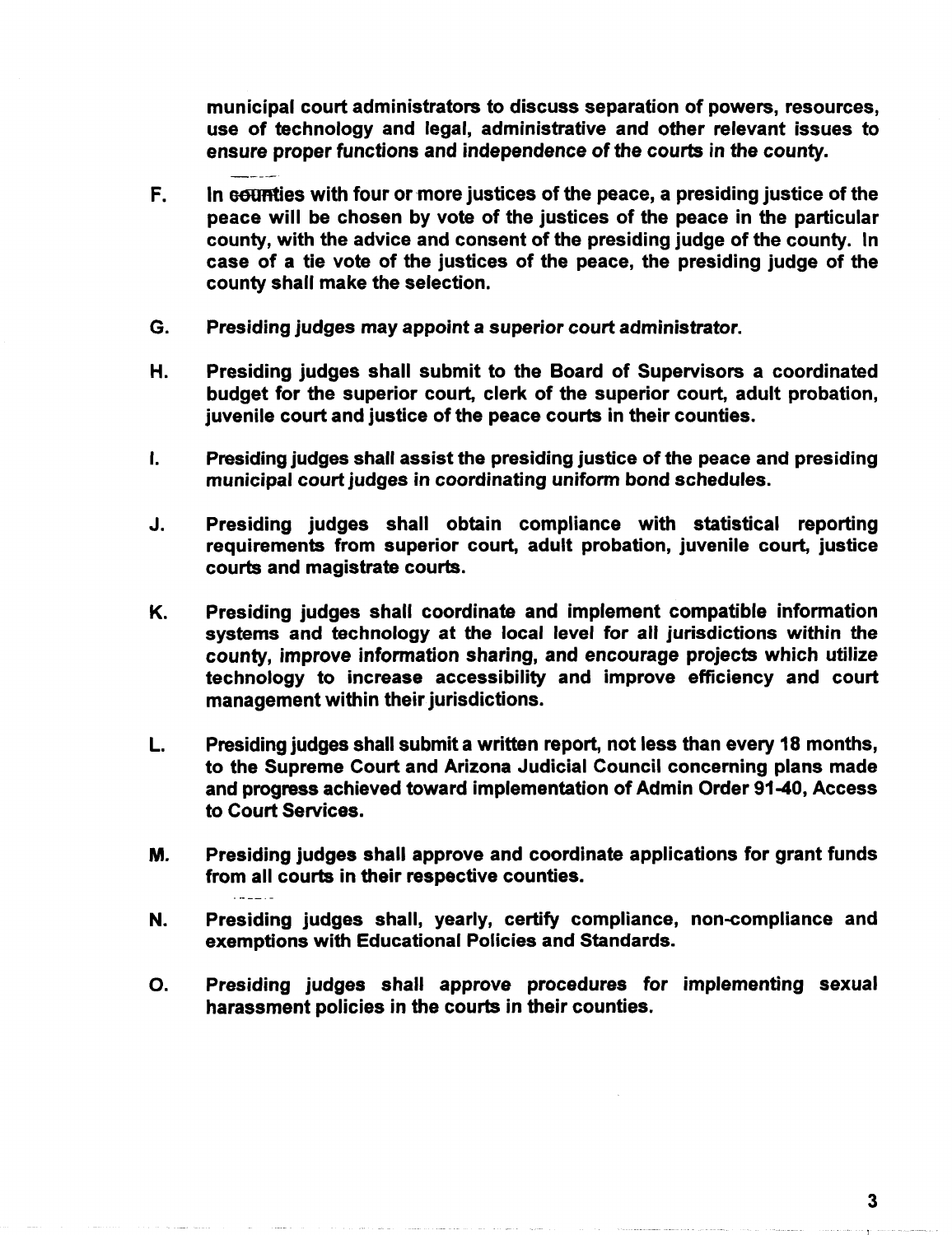- P. Presiding judges shall approve plans to implement the policy on access to court services by persons with disabilities, for the courts in their respective counties and report such plans to the Supreme Court.
- Q. Presiding judges may delegate any part of this order, as appropriate, to the presiding justice of the peace and presiding municipal court judges.

In 1991, the Arizona Judicial Council recommended that court security standards developed by the Committee on Risk Management/Court Security be used as guidelines to implement court security policies and procedures. These standards are found in the final Report, AJC Committee on Risk 4 Management/Court Security, Appendix G. 1991.

 $1 + 1 = 1 + 1$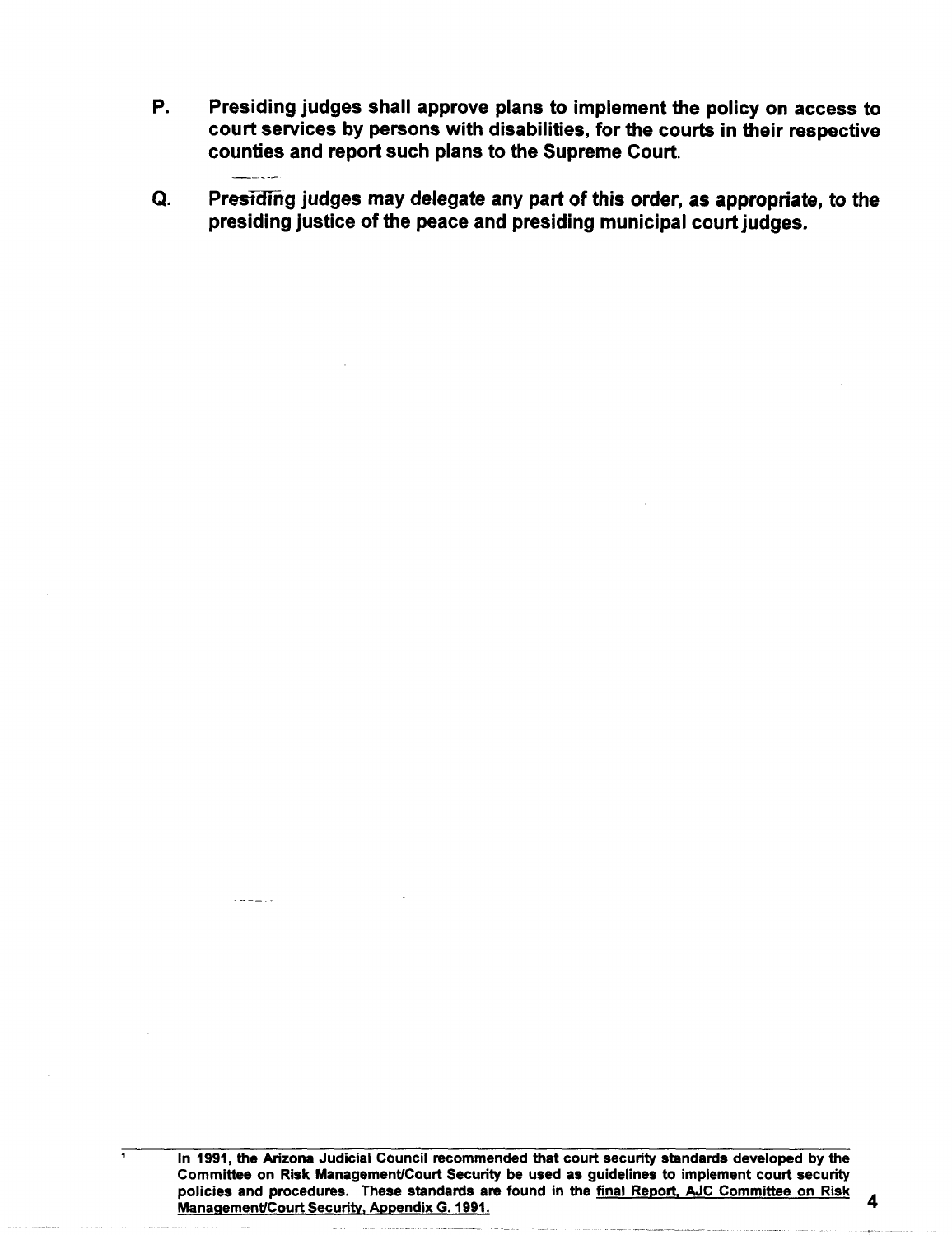# ADMINISTRATIVE RULE VI-A, Section 2 (AMENDED)



#### PRESIDING JUSTICE OF THE PEACE

- I. Election In counties with four or more justices of the peace, a presiding justice of the peace will be chosen by vote of the justices of the peace in the particular county, with the advice and consent of the presiding judge of the county. Presiding justices of the peace may be reelected for subsequent terms. In case of a tie vote of the justices of the peace, the presiding judge of the county shall make the selection.
- II. Term of Office The presiding justice of the peace shall serve a term of two (2) years, subject to reelection, starting on a January 1, and expiring on a December 31.
- III. Duties:
	- A. Presiding justices of the peace shall perform administrative duties delegated to them by the presiding judge of the superior court in their respective counties, based on the authority of the Supreme Court to exercise administrative supervision over the courts pursuant to the Arizona Constitution Article 6 and Administrative Rules delegating that supervision to the presiding judge of the superior court. Such duties as are appropriate may be delegated to a justice court administrator.
	- B. Presiding justices of the peace shall coordinate annual budget preparation for the justice courts and submit the coordinated justice courts' budget to the presiding judge of the county for the coordinated county budget submitted to the Board of Supervisors.
	- c. Presiding justices of the peace may appoint or terminate, with the approval of the presiding judge of the county, a justice court administrator.
	- D. In counties that do not have a justice court administrator, where the duty is hot delegated to one, or where the presiding judge of the county has not otherwise provided administrative services for the justice courts.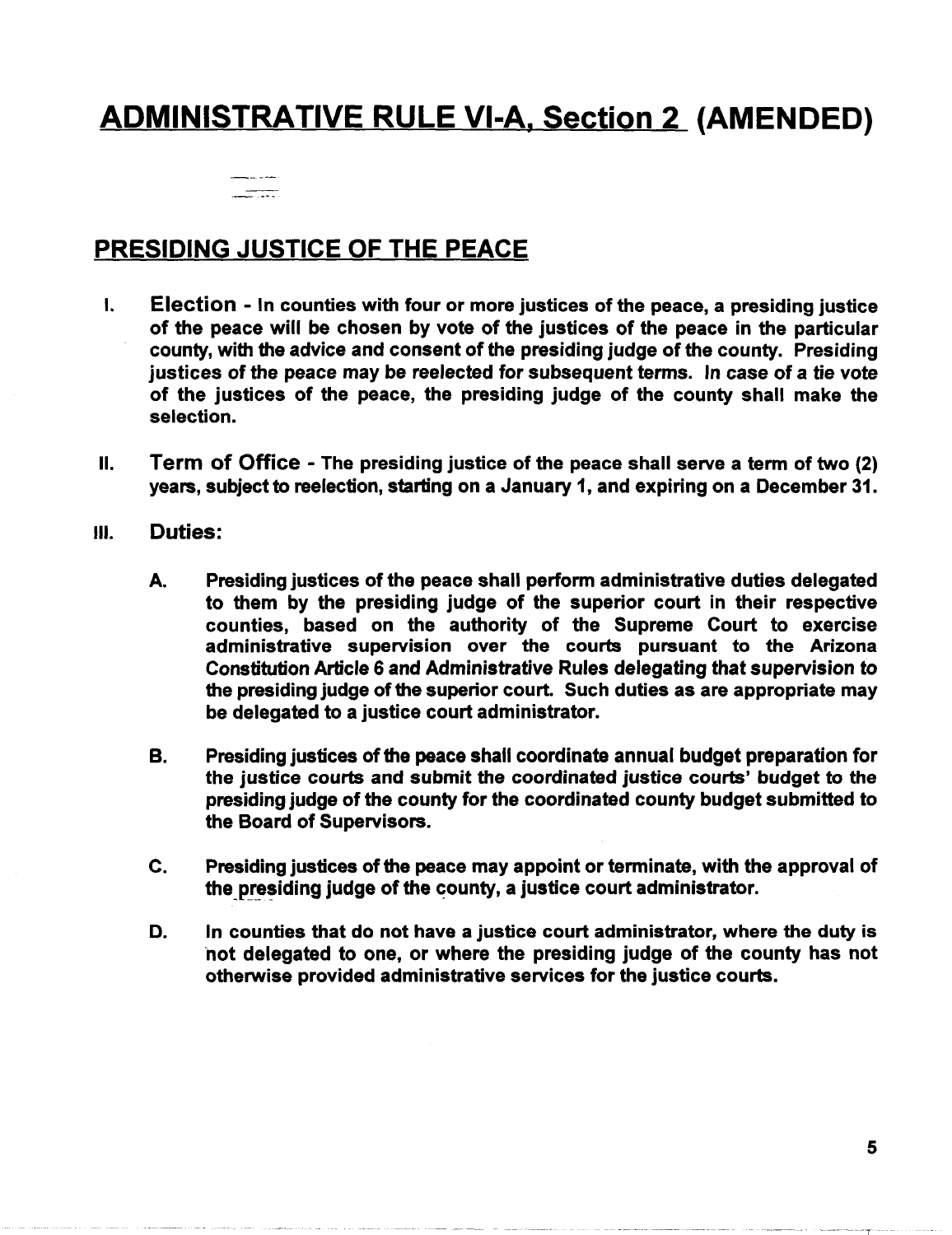- (1) Presiding justices of the peace shall supervise the administration of the judicial and internal administrative functions of the justice courts in a professional manner, using appropriate management techniques to -organize and direct the efficient operation of the courts in the following  $\overline{-}$ areas:
	- **Personnel**
	- **Training**
	- **E** Facilities
	- **Procurement**
	- **E** Finance

 $\overline{1}$ 

That supervision includes supervision of the judges and judicial staff, and non-judicial staff, while they are performing work for the court.

- (2) Presiding justices of the peace shall supervise the justice courts' court administrator.
- (3) Presiding justices of the peace shall coordinate establishment of uniform docketing, calendaring and case management policies and procedures in the justice courts of the county.
- (4) Presiding justices of the peace shall coordinate establishment of justice court automation systems in their counties with the assistance and concurrence of the presiding judge of the county.
- (5) With the assistance of the presiding judge of the county, presiding justices of the peace shall coordinate establishment of a uniform bond schedule in the justice courts of their counties in coordination with the municipal courts in the county.
- (6) Presiding justices of the peace shall coordinate compliance by the justice courts in their counties with statistical reporting, jury management, and records management policies and procedures established by the Supreme Court.
- $(7)$   $--$ -Presiding justices of the peace may establish court security policies and procedures to provide a safe work environment for judicial employees, litigants and users of the court. Court security may include procedures, technology, security personnel or architectural features needed to provide a safe work environment. The presiding justice of the peace may also prohibit or regulate the possession of weapons or potential weapons in an area assigned to or controlled by the court.<sup>1</sup>

In 1991, the Arizona Judicial Council recommended that court security standards developed by the Committee on Risk Management/Court Security be used as guidelines to implement court security policies and procedures. These standards are found in the <u>final Report, AJC Committee on Risk</u> 6 Management/Court Security. Appendix G. 1991.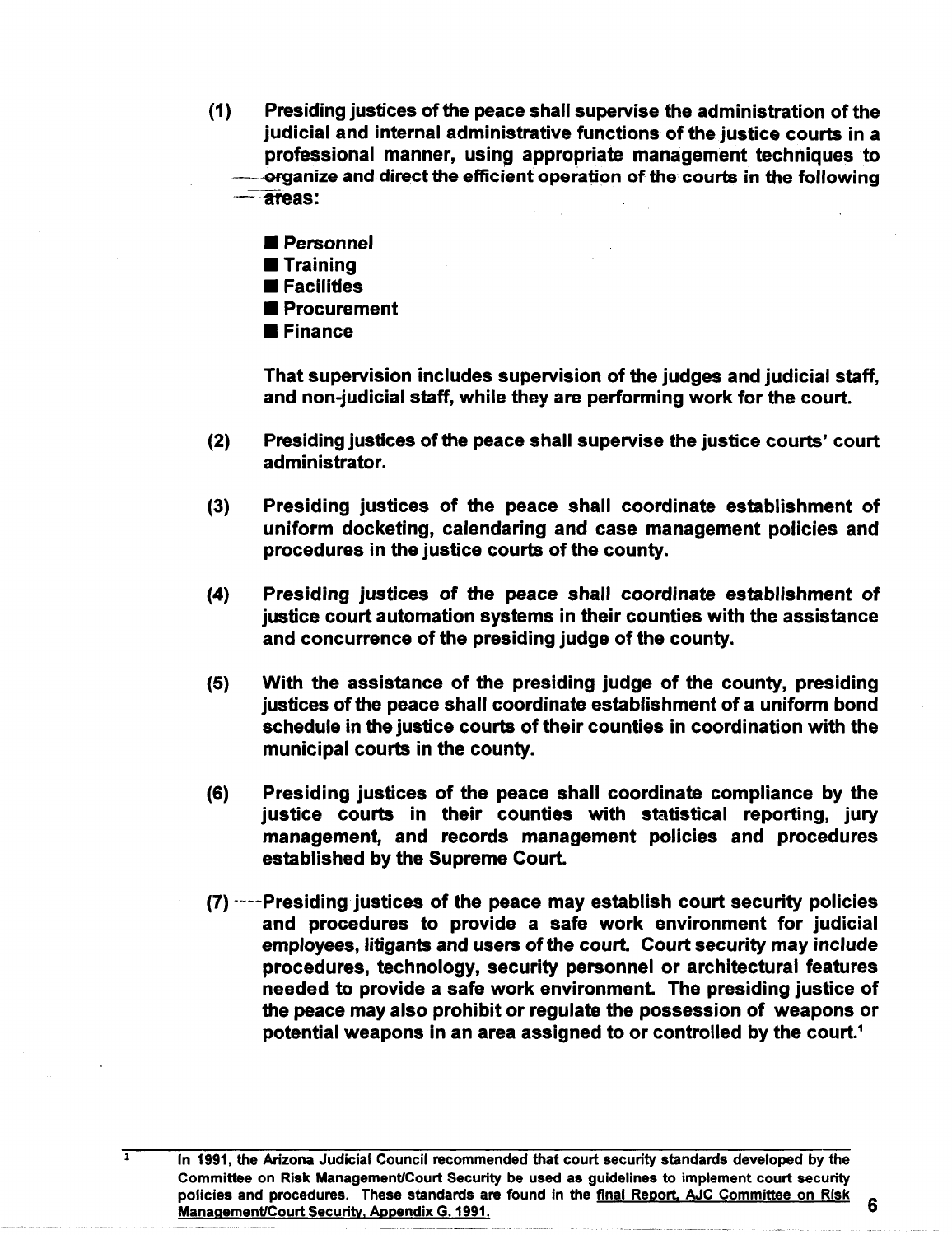## ADMINISTRATIVE RULE VII-A, Section 2

 $\frac{1}{\sqrt{1-\frac{1}{2}}\sqrt{1-\frac{1}{2}}\sqrt{1-\frac{1}{2}}\sqrt{1-\frac{1}{2}}\sqrt{1-\frac{1}{2}}\sqrt{1-\frac{1}{2}}\sqrt{1-\frac{1}{2}}\sqrt{1-\frac{1}{2}}\sqrt{1-\frac{1}{2}}\sqrt{1-\frac{1}{2}}\sqrt{1-\frac{1}{2}}\sqrt{1-\frac{1}{2}}\sqrt{1-\frac{1}{2}}\sqrt{1-\frac{1}{2}}\sqrt{1-\frac{1}{2}}\sqrt{1-\frac{1}{2}}\sqrt{1-\frac{1}{2}}\sqrt{1-\frac{1}{2}}\sqrt{1-\frac{1}{2}}\sqrt{1-\frac$ 

### PRESIDING JUDGE - MUNICIPAL COURT

- I. Appointment Presiding municipal court judges shall be selected in a manner provided by the charter or ordinances of the city or town, except in cities and towns which transfer that responsibility to the presiding judge of the county.
- II. Term of Office The presiding municipal court judge shall serve a term as established by the appointing authority.
- III. Duties:
	- A. Presiding municipal court judges shall perform administrative duties delegated to them by the presiding judge of the county. Such duties as are appropriate, may be delegated to a municipal court administrator.
	- B. Presiding municipal court judges may appoint a court administrator according to local charter or ordinance provisions.
	- c. Presiding municipal court judges shall supervise the administration of the judicial and internal administrative functions of the municipal court including:
		- (1) Determining judicial assignments for each judge and, within guidelines established by city or town council, establishing and maintaining standard working hours and times to effectively discharge those assignments;
		- (2) Being responsible for the supervision of judges and judicial and nonjudicial staff who directly affect the operation of the court; and
		- (3) Delegating duties and responsibilities to judges, judicial and nonjudicial personnel as necessary.
	- D. Presiding municipal court judges shall work with the presiding judge of the county to assure selection of judges pro tempore in the municipal court is consistent with Administrative Order No. 93-17.

7